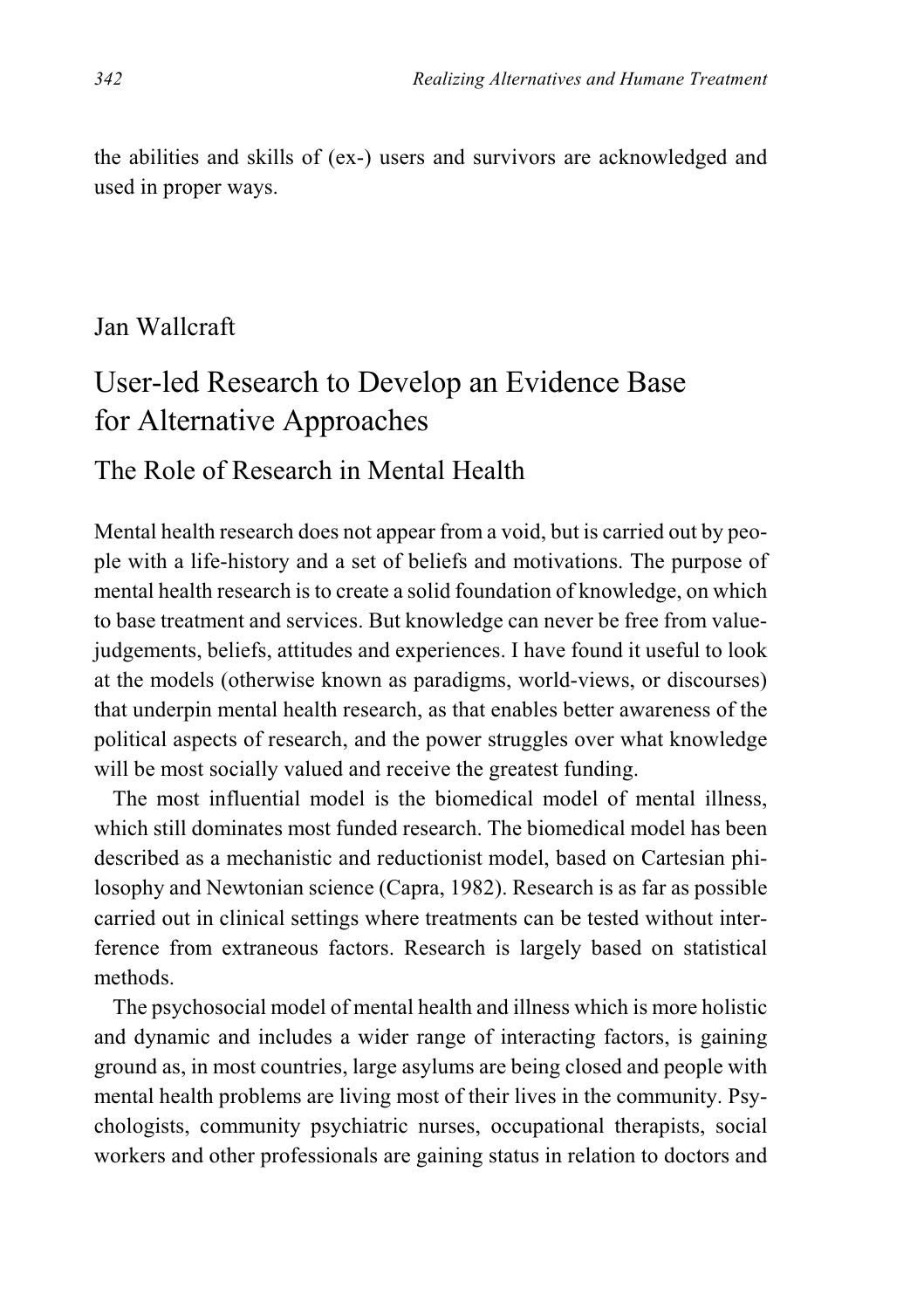many are carrying out research using a psychosocial model. Qualitative research based on interviews and questionnaires is more likely to be used in the psychosocial model.

The third, emerging model, I call the self-advocacy model, developed by service users/survivors and their allies, challenges the power of professionals and their right to define and treat so-called mental illness. It emphasises the value of personal experience in knowledge creation and the importance of regaining power and control over one's own life. Many people who have survived severe mental health problems have been able to find meaning in their experiences and have worked to create and research alternatives to psychiatry. Self-advocacy research often needs more empowering methods of doing research, and some have been found in the work of the disability movement, which has developed concepts of emancipatory research. This, at its best, ensures true power sharing, so that research workers and research subjects are paid equally for their time. Everyone shares in developing the research, carrying it out, writing and publishing it, so that all gain power and knowledge from the process. Methods include action research, narrative research, indepth interviews and focus groups.

Service user/survivor researchers do not all have the same knowledge and beliefs, but we usually share a commitment to addressing the power imbalance between researcher and subject, and between doctor and patient. Some of us are academically qualified, others have learned research skills in short courses or simply by doing it. Some started out as researchers and then became service users; some, like me, began as service users and learned to do research to understand our experiences better.

We usually seek to remove the mystery from psychiatry and to find out what psychiatrists know. We also want to understand the limits of their knowledge. We explore different forms of support and help in real life contexts rather than merely comparing the difference between one drug with another drug in treating clinically-defined symptoms. Clinical trial methods are criticised by service user/survivor researchers because they limit the kinds of questions that can be asked, and the outcome measures that can be used. In clinical trials, the aspects of "mental illness" and recovery that can be numerically or statistically measured become the most important aspects, simply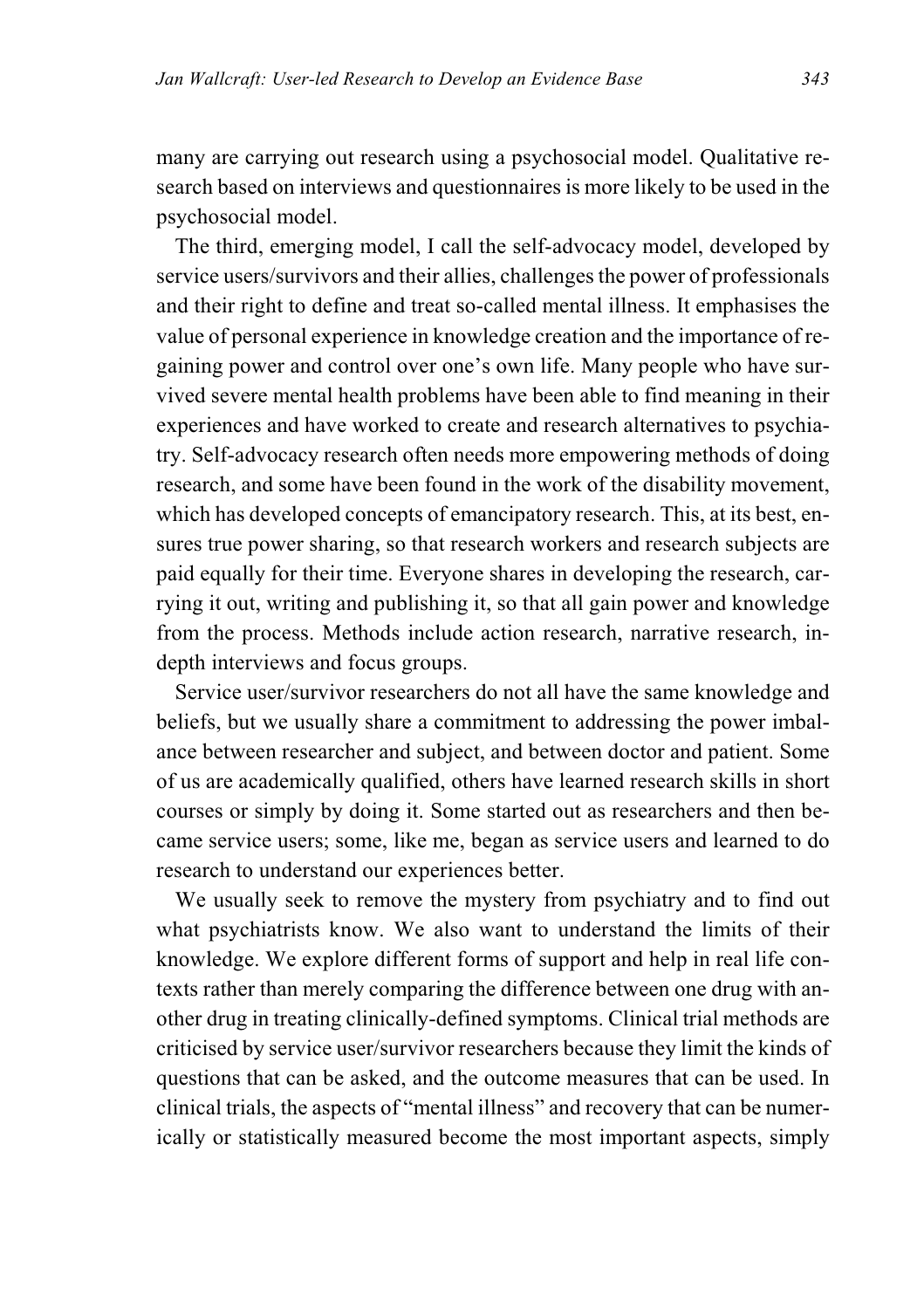because they are measurable and not because they are necessarily the most important to service users/survivors.

My own path to becoming a researcher was part of my journey towards reclaiming my own life. Ten years after I left the mental health system, I went to college to get a degree. Having spent years trying to piece together my shattered memories, I was curious to know more about the effects of ECT on the brain. The medical literature I read rarely questioned the ethics of electrocuting mad brains, but I found a wonderful book in a socialist bookshop, *The History of Shock Treatment*, by a survivor from the US, Leonard Roy Frank (Frank, 1978). This is a collection of writings from every perspective about shock treatments from insulin coma onwards, including many personal testimonies and writings by service users/survivors. I learned from Frank that there is no simple path towards scientific truth, especially in such a complex field as psychiatry. At one point, early in the history of ECT, 52 different medical theories about how it worked were listed. The problem is that, in conventional psychiatry, the patient's perspective has been automatically discounted because within the discourse of "mental illness" we are not regarded as reasoning human beings.

It is only since service users/survivors of psychiatry became an international movement that we have been able to demand our legitimate place in knowledge creation, but our movement is not yet strong enough to call for a revision of the accumulated psychiatric knowledge of the past 150 years or to force a major change in the methods of doing research.

At college and outside it, I began to meet other people with personal experience of psychiatry. Women were saying that the hospital is not safe for them. Many (like me) had experienced sexual abuse in hospital (in my case by a psychiatrist), so I became concerned with how we can help ourselves without psychiatry. I studied alternative therapies and became a qualified aromatherapist and healer. I learned co-counselling and joined self-help groups. I tried various forms of psychotherapy and counselling. I helped to set up a "women only" crisis service. I learned that both men and women have the same needs for respect, dignity, safety, self-esteem, empowerment, and trusting relationships.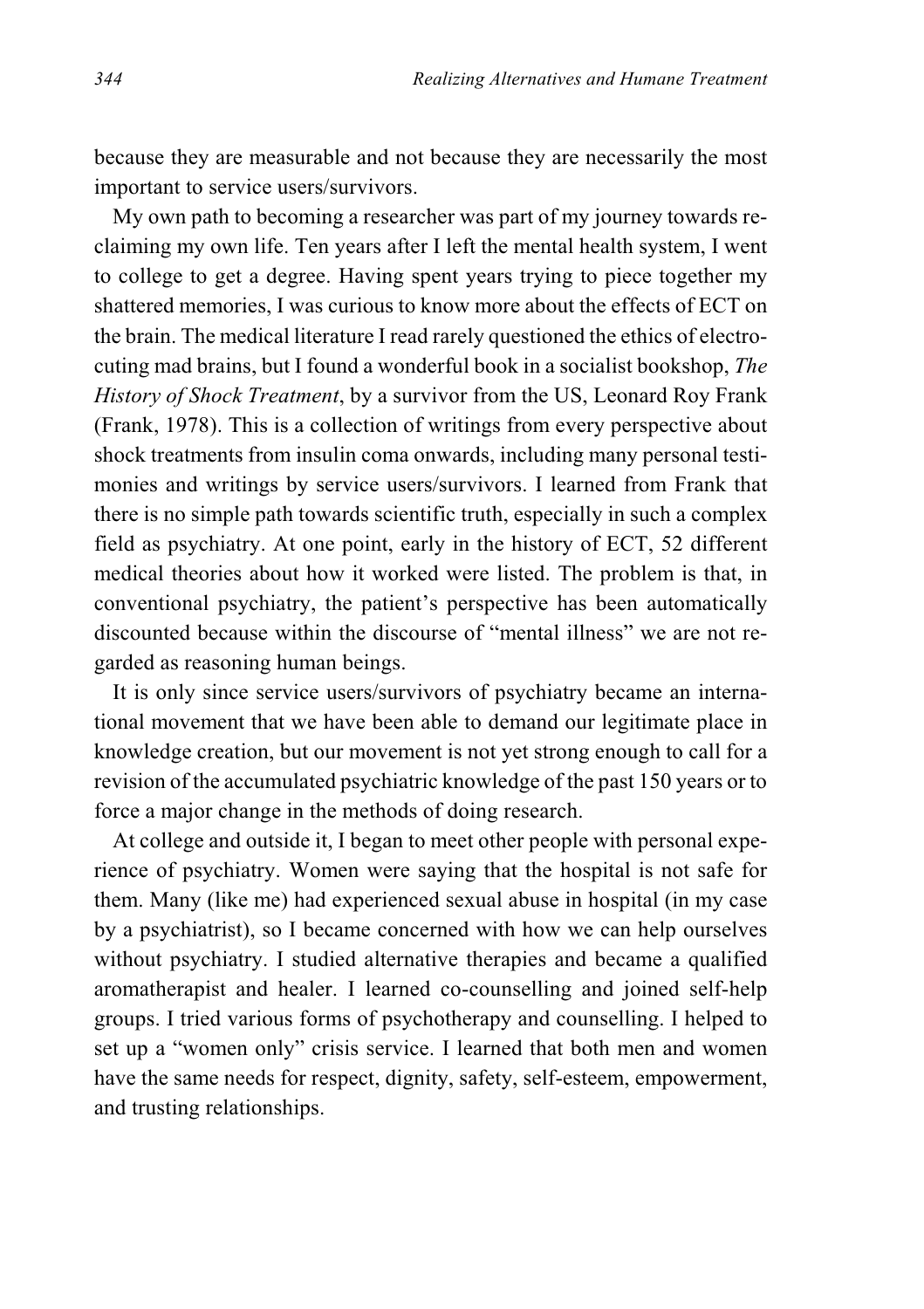I heard and read hundreds of service user/survivor stories over the years and I learned that we could help each other to cope even with the most severe mental health problems. I went on to do a Ph.D. in which I developed my skills as a service user/survivor researcher. In the U.K., there are a growing number of service user/survivor researchers within and outside the academic system. Service user/survivor led research has been supported by voluntary organisations such as MIND, the Mental Health Foundation, and the Sainsbury Centre for Mental Health.

I have been involved in several pieces of research alternatives to psychiatry. The biggest and most influential project was the four-year Strategies for Living service user/survivor research programme at the Mental Health Foundation (Faulkner & Layzell, 2000). This was managed by a service user/survivor researcher, Alison Faulkner. Funding came from the National Lottery. The research was overseen by an advisory group of service users/survivors.

The first stage of this programme was a large survey called *Knowing Our Own Minds* (Faulkner, 1997) about what people with mental health problems think about mental health treatments and therapies, and what kinds of personal self-help strategies they find helpful. Over 400 responses were received. Based on the findings, the Strategies for Living research was designed to find out more about how people with mental health problems managed their own lives.

I was appointed to lead a team of researchers, all of whom were service users/survivors, to carry out 71 in-depth interviews with service users/survivors around the U.K. about the supports and strategies they found helpful. We developed a topic guide with a series of open-ended questions about the role of mental health services, talking therapies, complementary and alternative therapies, spirituality and other forms of help. The interviews were taped, transcribed and analysed.

The strongest theme to emerge from the research was the importance of relationships with other people, in all their different forms, including relationships with professionals. Other strategies and supports found helpful were: medication, complementary therapies, religious and spiritual beliefs, selfhelp strategies, sport and physical exercise, and creative expression. We asked what was most important about these different supports, and the main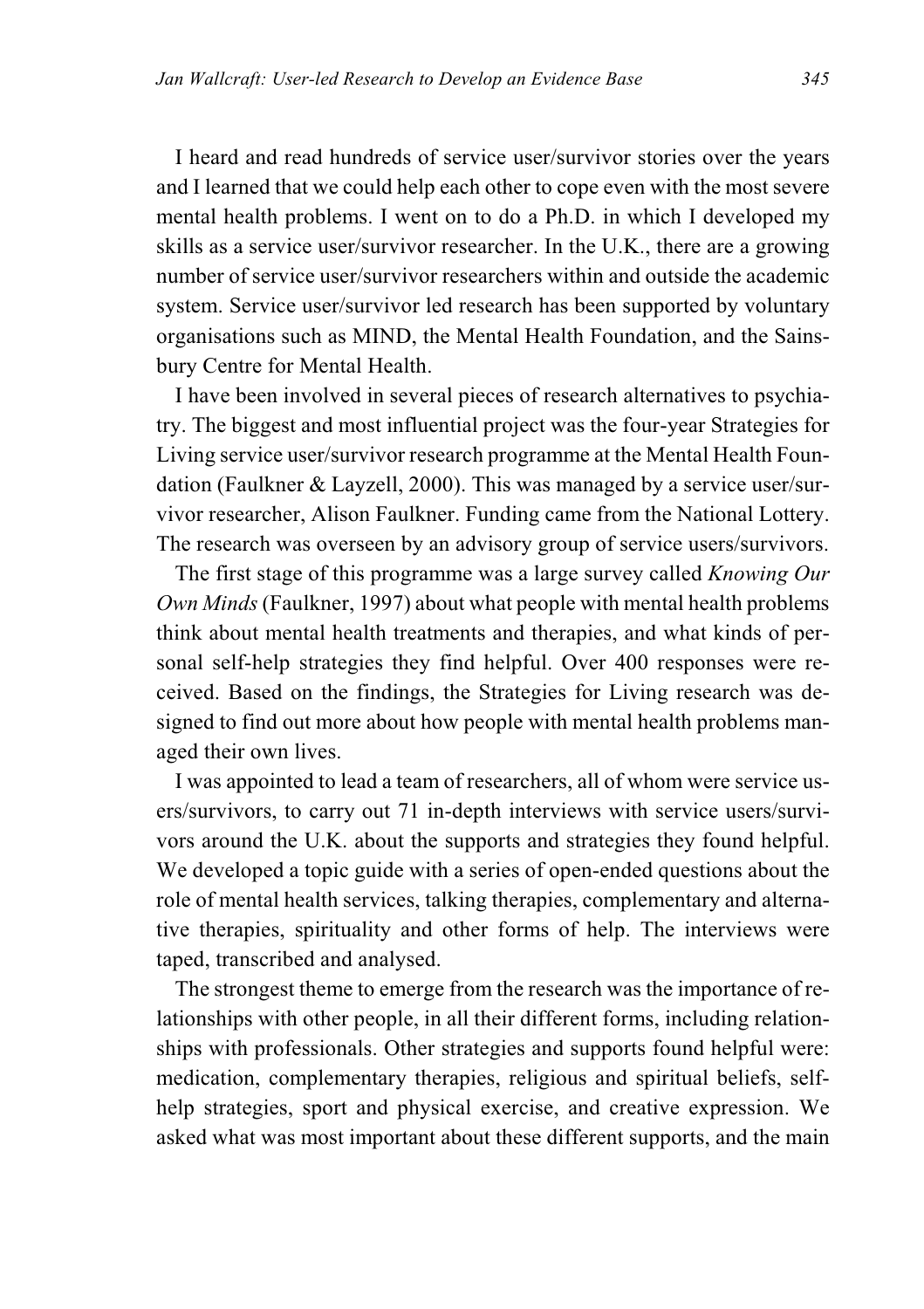themes were: being accepted, sharing experience, finding meaning or purpose, and finding ways to take more control over one's life, and achieve peace of mind. Coping strategies could be grouped into categories: on-going survival strategies, crisis or life-saving strategies, symptom management, and healing strategies. Different types of support would fit different types of strategy. We were able to show that people create their own strategies for living with mental health problems.

The report recommended that mental health professionals, service providers and policy makers should recognise that persons with mental health problems develop their own expertise based on personal experience. This expertise must be supported and valued. Mental health organisations were urged to disseminate information about the strategies that people find helpful and to encourage and support people in managing their own lives.

The "Strategies for Living"-programme (Nicholls, 2001) also funded, trained and supported service users/survivors to carry out small scale research projects. These included:

- An evaluation of peer support at a drop-in centre. People said the drop-in centre motivated them to go out and meet others. They valued relationships, companionship and the empathy and understanding they received.
- A study of ear acupuncture at a women's mental health drop in. Women found the treatment helped them relax and gain confidence. Two participants came off antidepressants during treatment. Several said the treatment had raised their awareness of the possibility of alternatives.
- An evaluation of the role of attending mosque in the lives of Muslim men with mental health problems, mosque was seen as an important place for men to connect with others of shared faith and prayer was soothing to the mind and heart.

A larger service user/survivor-led project supported by Strategies for Living was *Life's Labour's Lost* (Bodman, *et al.*, 2003). This was a survey of 56 person's experiences with losing employment due to mental health problems. It looked at the importance of employment in people's lives, how the loss of occupation affects people, how they re-form their lives and what helps them to find new occupation.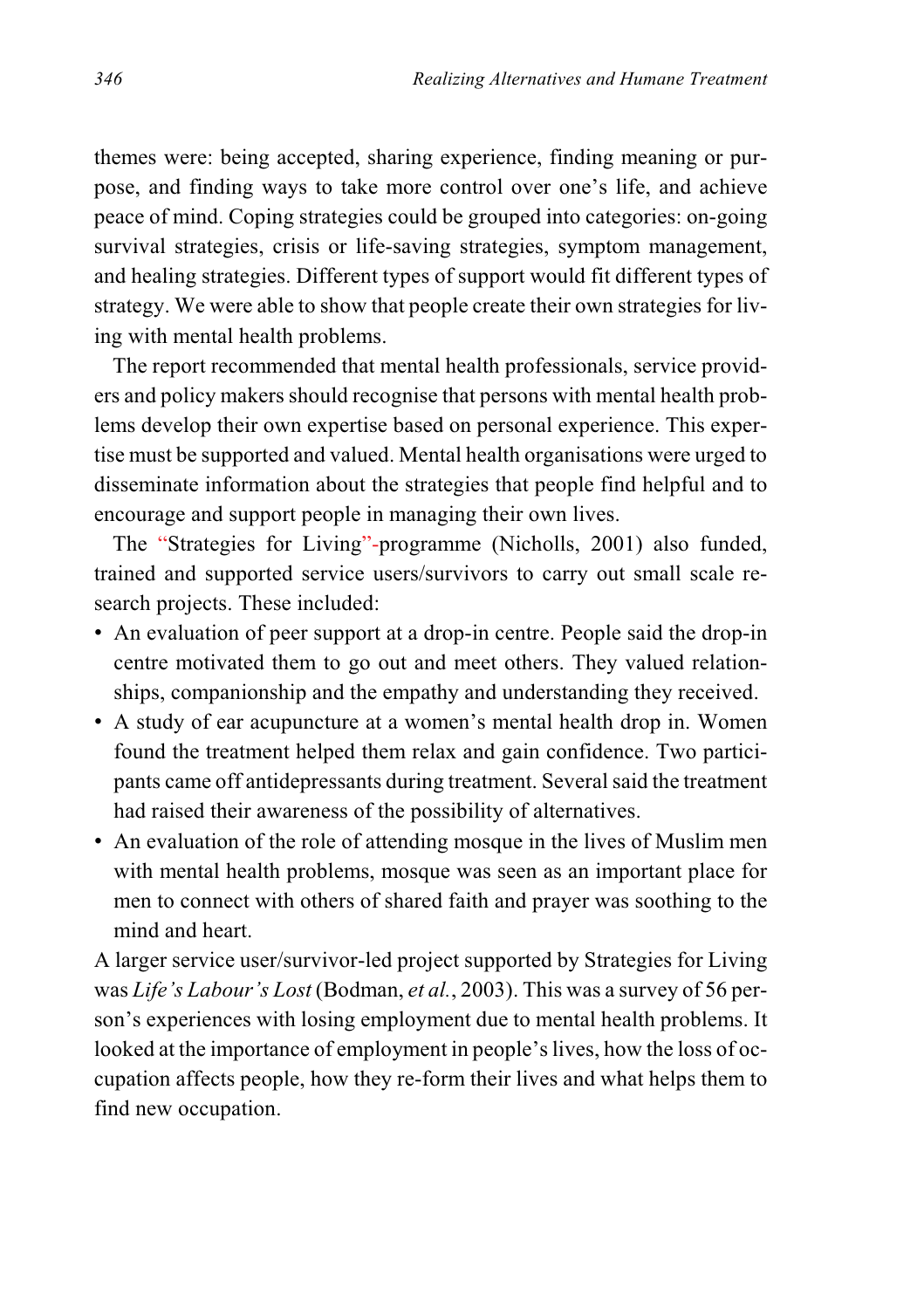The report found that support was needed to help people understand and cope with their mental health problems to re-establish an "ordinary" life, find activities and occupations, try new things and regain hope and confidence. They also valued practical support with the stress of going back to work. People's stories told of difficult journeys with many ups and downs along the way. A particular job might be appropriate at one stage but not at another. A surprising finding was that many persons' sense of self changed for the better despite, and because of, their experiences. Some people reported positive changes in their values and priorities: they became clearer about what is important in their lives, developed greater understanding of others, and drew on their inner strength to create and rebuild more balanced and healthier lives. The researchers said that "such outcomes might be more common in society if people with mental health problems were included and supported more effectively. This would mean more people could contribute at less personal and social cost."

For the service user/survivor researchers who carried out the small projects, this was an important learning experience. Most of those involved in this programme were new to research, and they valued the training they received and the confidence and sense of competence they gained from doing the work. Several went on to do more training, others assumed new roles in local voluntary projects or paid work. Some have continued to develop their own personal coping strategies and help others to do so.

Another work that emerged from the Strategies for Living project was a report, *Healing Minds* (Wallcraft, 1998). I examined the evidence for a range of complementary and alternative therapies in mental health, including acupuncture, homeopathy, nutritional remedies, aromatherapy, massage and spiritual healing. I found clear evidence that service users/survivors wanted alternatives and valued them when they received them, in particular the lack of so-called side effects, improved feelings of relaxation, optimism and wellbeing, and being treated as a whole person. I found that despite some research showing that complementary therapies can reduce the need for psychiatric drugs, there is currently not much investment in doing more research, or in providing complementary therapies.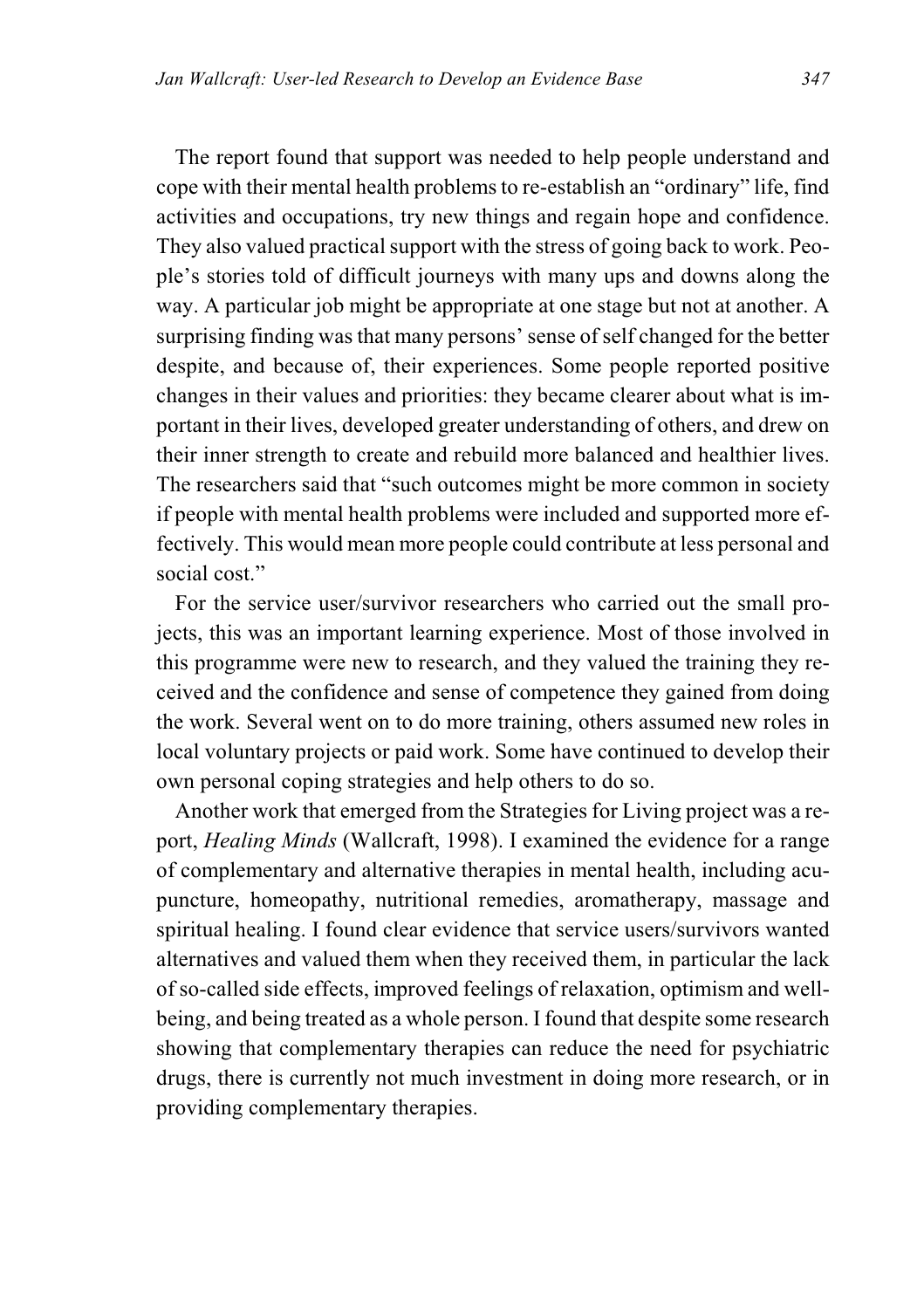One problem is that randomised, controlled trials cannot easily demonstrate the aspects of complementary therapies that are most valued, for instance, the aspects of empowerment, choice, respect, individual treatment and healing partnership that come from working with a holistic practitioner. The dominance of the biomedical and psychosocial model in research makes it difficult to demonstrate the value of these therapies, and the lack of evidence for their value means that service providers do not provide them. However, in the U.K., there are signs that attitudes towards research in mental health are changing, with more qualitative methods being used and more involvement of service users/survivors in research priority setting.

I was involved as a research consultant in a recent investigation of coming off psychiatric drugs. This was a service user/survivor-led research project commissioned by the national organisation MIND (Read, 2005). As in the Strategies for Living project, a team of service user/survivor researchers were recruited to do the work. The team carried out 204 short telephone interviews, and interviewed 46 people in depth using a topic guide.

SSRIs (selective serotonin re-uptake inhibitors) are supposed to be easy to withdraw from; however, the researchers found that people had more difficulty coming off these antidepressive drugs than those on mood stabilisers (e.g., lithium or carbamazepine) or neuroleptics. The longer people were on any type of psychiatric drugs, the harder it was to come off.

Two-thirds of those who came off neuroleptics or mood stabilisers did so against their doctor's advice or without telling their doctor. It was found that doctors could not predict which patients would be able to come off successfully. Those who stopped taking psychiatric drugs against their doctors' advice were just as likely to succeed as those who came off with physician agreement.

The forms of support found most helpful were: support from a counsellor, a support group or a complementary therapist, peer support, information from the internet or from books, and activities such as relaxation, meditation and exercise. Doctors were found to be the least helpful group to those who wanted to reduce or come off psychiatric drugs.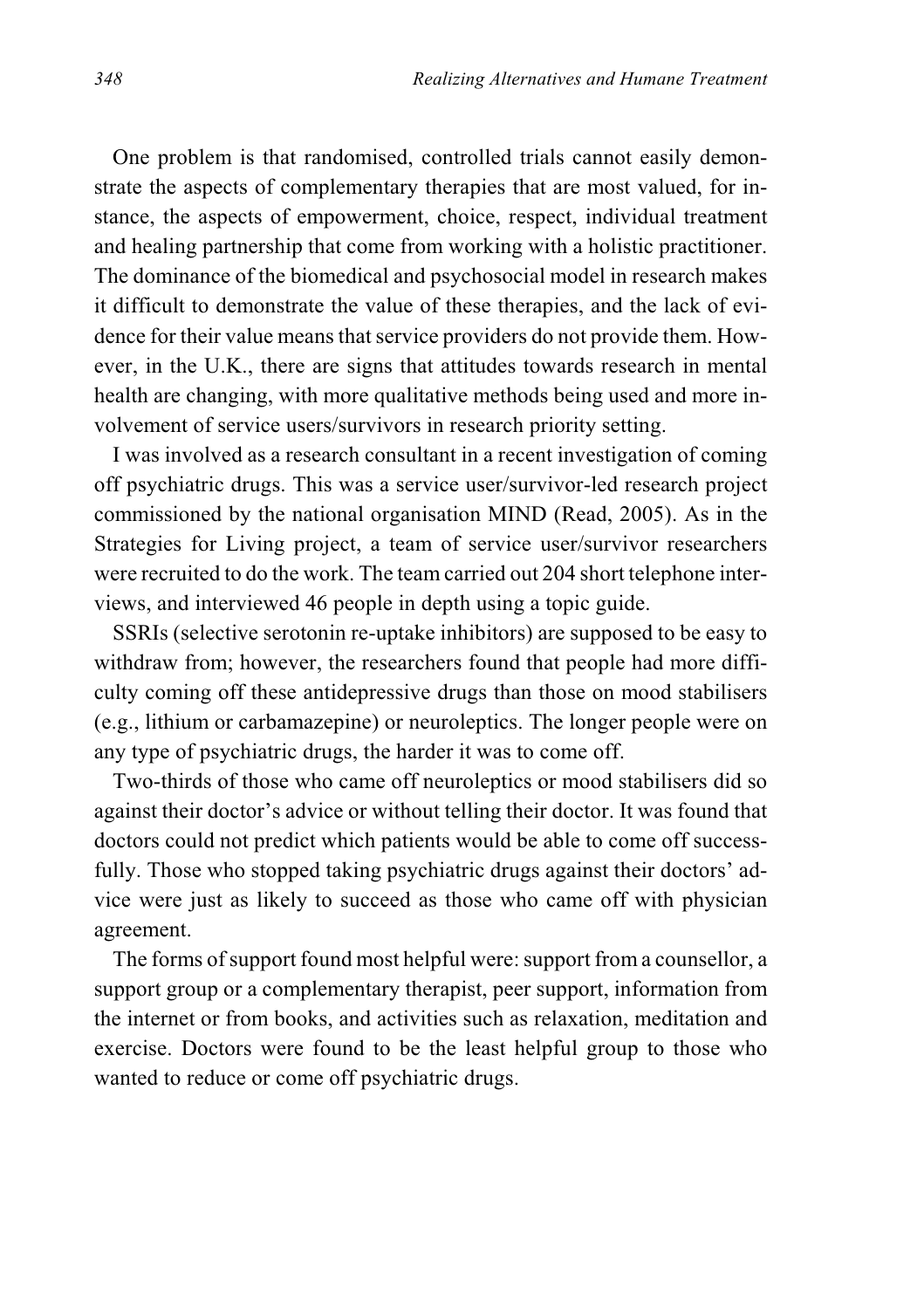The benefits of coming off psychiatric drugs included: better mental ability, taking back personal power and control, feeling more alive, and feeling good about managing without psychiatric drugs.

Following this study MIND (the organisation who commissioned it) has changed its standard advice to patients. Historically, their advice was not to come off psychiatric drugs without consulting a doctor first. MIND now advises people to seek information and support from a wide variety of sources. MIND also gave evidence based on this report to a government committee looking at mental health legislation, and plans to use the report to support the case against compulsory treatment in the community. The results of the MIND study confirm the international reports of experiences, which Peter Lehmann as editor gathered in *Coming off Psychiatric Drugs: Successful Withdrawal from Neuroleptics, Antidepressants, Lithium, Carbamazepine and Tranquilizers* (1998); this was the first book on this topic to be published in the world.

#### Conclusions

Knowledge created by service user/survivor researchers is based on a different value system from that of professionals. The key values for service user/ survivor-led research include a commitment to change, expertise based on personal experience, countering stigma, redressing power imbalances, and desired outcomes such as self management and recovery of a satisfying life.

Involving service users/survivors in setting priorities, designing and carrying out research is likely to result in better quality research on more relevant topics. Service user/survivor-led research such as Strategies for Living can ask questions that are independent of existing services and treatments. For instance, spirituality and mental health emerged as important to people and led to further work on the subject. There is some evidence that people interviewed by service user/survivor interviewers have a better experience of the research process, feel more heard and understood, and are more likely to open up and give more information. Service users/survivors often find the process of doing research empowering:

By focusing on the research process as much as on the outcomes, it aims to enable service users/survivors to take part in carrying out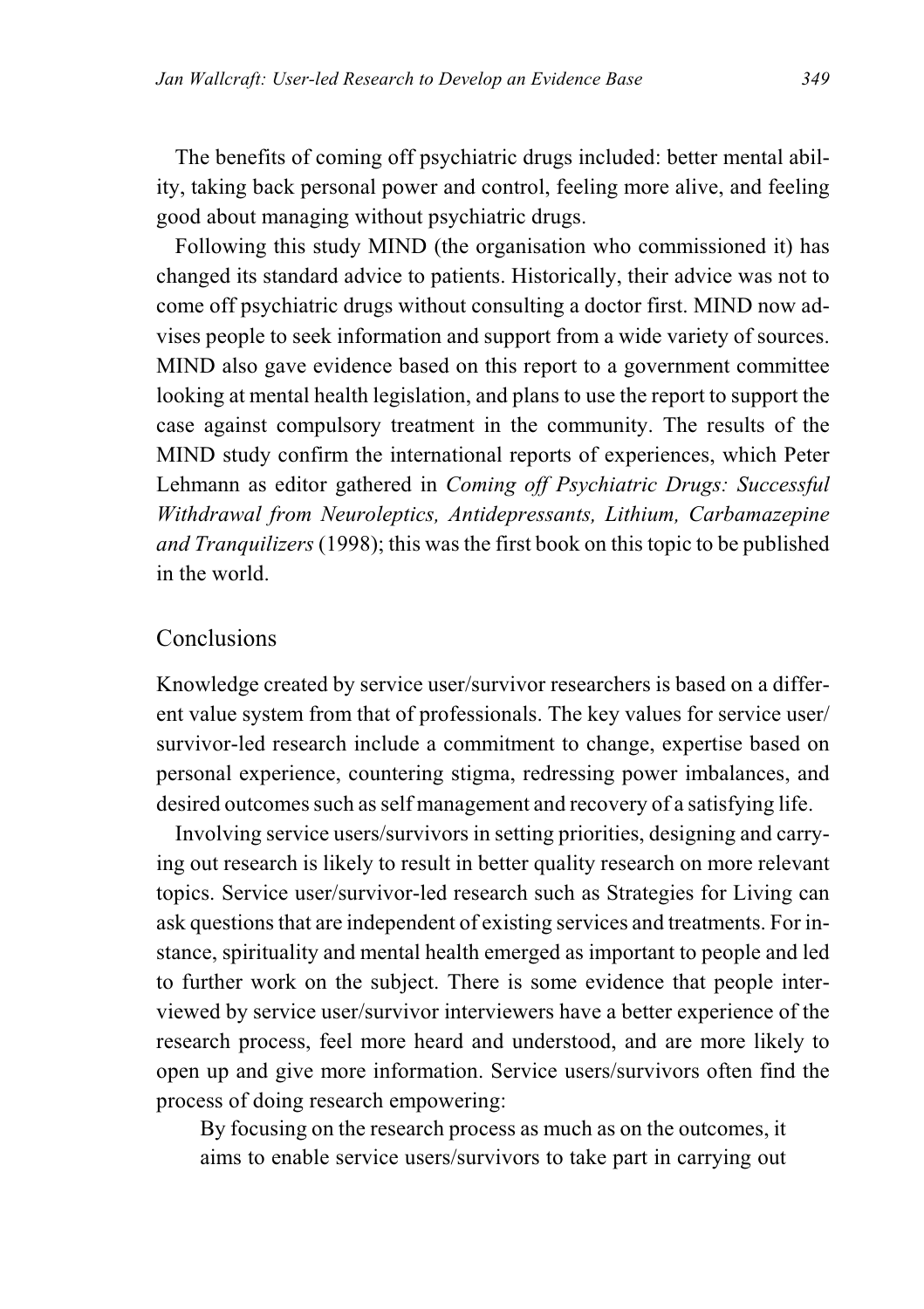research while gaining skills and confidence in the process. It aims to be inclusive and informative, ensuring that people who take part as research participants are kept fully informed of the results and of any action subsequently taken. This is rarely the case with traditional research (Faulkner & Thomas, 2002, p. 2).

Methods, such as narrative research carried out by service users/survivors who are likely to listen with genuine understanding and empathy, can get closer to the meaning of people's experiences. Experiences, such as hearing voices, cannot be objectively measured and diagnoses often explain little about individual differences, strengths and weaknesses that might be needed to ensure the most relevant support.

Service users/survivors in the U.K. are slowly gaining the confidence to challenge in particular the dominant biomedical model of mental health. As more of us gain qualifications in research, we are finding the courage and the support to carry out research with different underlying assumptions about the causes of mental distress. We take our own expertise through experience as a starting point. In doing this, we adapt research methods to fit an attitude of partnership and equality with those we involve as researchers and participants. Service user/survivor-led research into alternatives is one of the means by which we contest the discourse of psychiatry which negates our human rights.

#### Sources

- Bodman, R., Davies, R., Frankel, N., Minton, L., Mitchell, L., Pacé, C., Sayers, R., & Faulkner, A. (1997). *Knowing our own minds*. London: Mental Health Foundation.
- Faulkner, A., & Layzell, S. (2000). *Strategies for living*. London: Mental Health Foundation.
- Faulkner, A., &Thomas, P. (2002). User-led research and evidence-based medicine. *British Journal of Psychiatry, 180,* 1-3
- Frank L. R. (1978). *The history of shock treatment*. San Francisco: Self-publication
- Lehmann, P. (Ed.) (1998). *Psychopharmaka absetzen. Erfolgreiches Absetzen von Neuroleptika, Antidepressiva, Lithium, Carbamazepin und Tranquilizern*. Berlin: Antipsychiatrieverlag [English edition: *Coming off psychiatric drugs: Successful withdrawal from neuroleptics, antidepressants, lithium, carbamazepine and tranquilizers*. Berlin / Eugene / Shrewsbury: Peter Lehmann Publishing 2004].
- Nicholls, V. (2001). *Doing research ourselves.* London: Mental Health Foundation.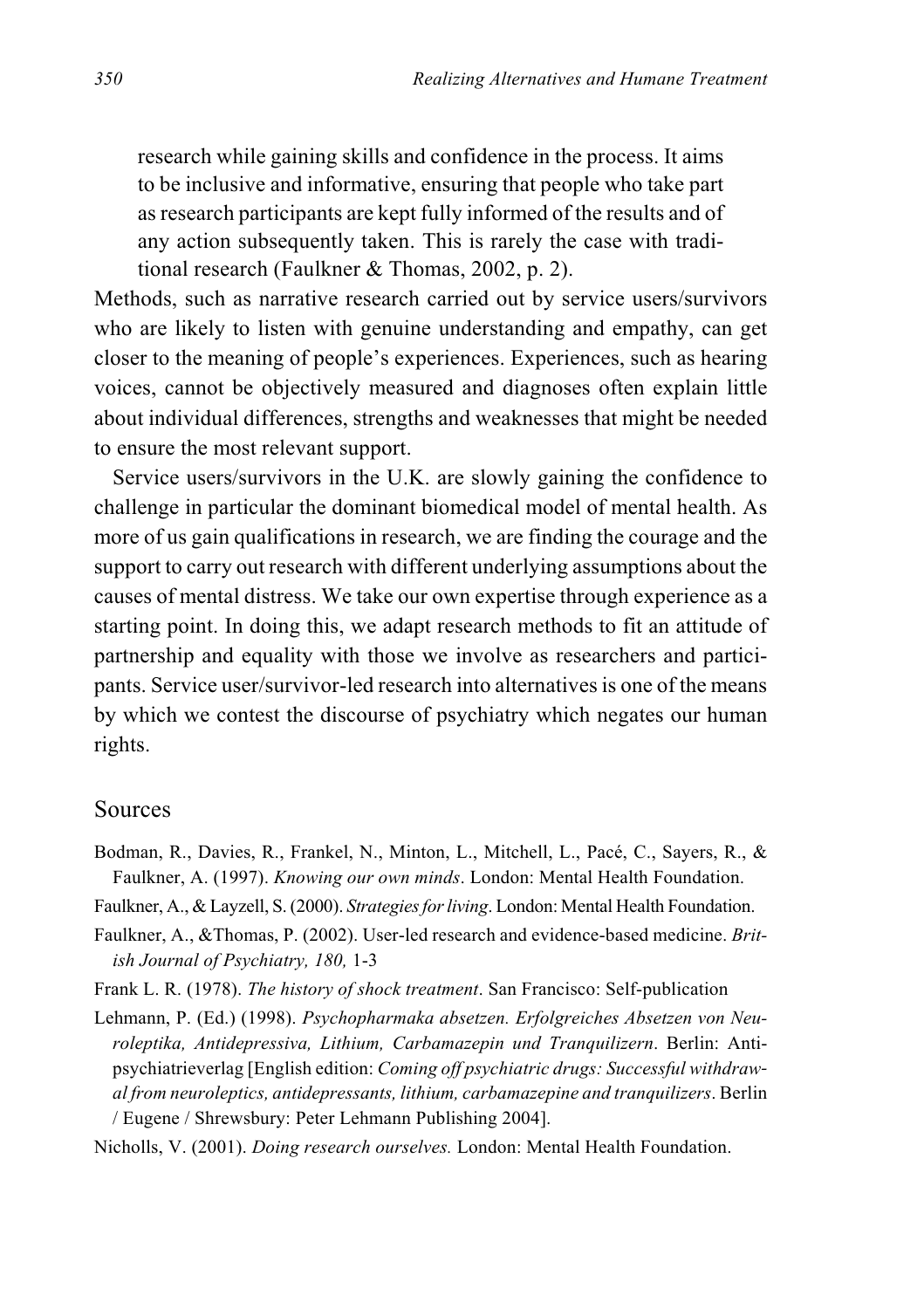Read, J. (2005). *Coping with coming off.* London: Mind Publications.

Tibbs, N., Tovey, Z., & Unger, E. (2003). *Life's labour's lost.* London: Mental Health Foundation.

Wallcraft, J. (1998). *Healing minds.* London: Mental Health Foundation.

#### Andrew Hughes

## Preparing People for User/Survivor Involvement Work in Mental Health and Social Care

After some stays in psychiatric hospitals, which included compulsory treatment, I began to be involved in the self-advocacy movement and to provide the occasional "patient perspective" and critique of mental health service provision during this time at conferences and training events. Involvement in local MIND organisations followed in 1988, and then, together with Anne Plumb and Tony Riley, I founded the Distress Awareness Training Agency (DATA), currently the U.K.'s longest established survivor training group.

I am happy to base my use of the term user involvement on the definition developed for the *On Our Own Terms* report, written by Jan Wallcraft and her colleagues:

The use of the term "user involvement" is used in this report to mean the various ways in which mental health service users/survivors are helping to change mental health and social services. This often works through service users/survivors becoming members of committees along with professionals and people from voluntary organisations, though it can include a number of other ways, such as conferences, discussion forums, open days, service users/survivors acting as paid consultants, or professionals visiting user/survivor groups (Wallcraft, *et al.*, 2003, Appendix 1).

To these activities I would add the training of mental health workers and students by service users/survivors, and service users/survivors auditing, monitoring and researching mental health and social services.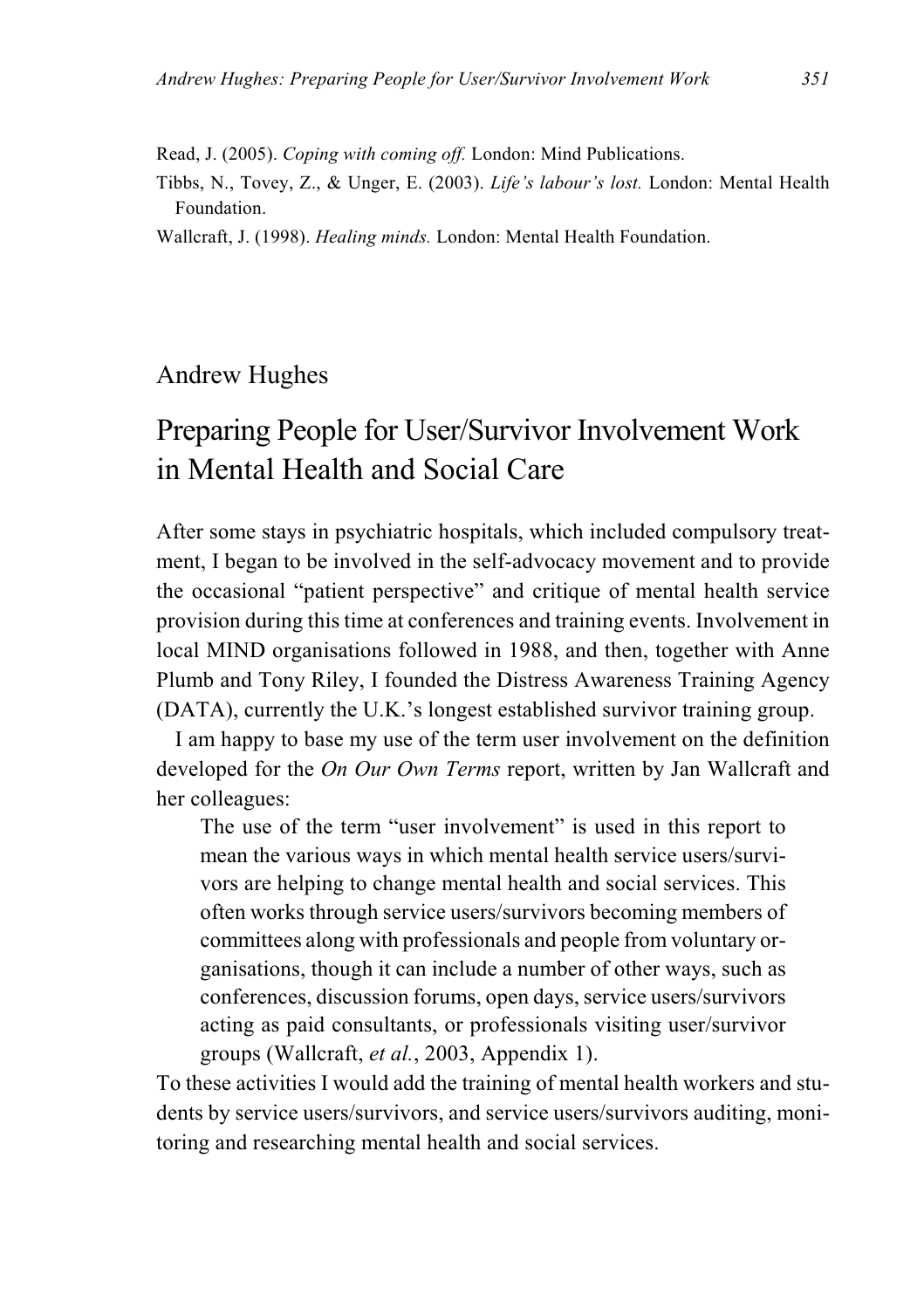### Jan Wallcraft

### User-led Research to Develop an Evidence Base for Alternative Approaches. The Role of Research in Mental Health

in: Peter Stastny & Peter Lehmann (Eds.), Alternatives Beyond Psychiatry, ebook, updated edition, ISBN 978-0-9545428-3-2 (EPUB), ISBN 978-0-9545428-4-9 (Mobi Pocket), ISBN 978-3-925931-57-4 (PDF), DOC (Word file, no ISBN), Berlin / Shrewsbury: Peter Lehmann Publishing 2018 [Information about the ebook see http://www.peter-lehmann-publishing.com/without-ebook.htm]. And in: Peter Stastny & Peter Lehmann (Eds.): "Alternatives beyond psychiatry", ISBN 978-0-9545428-1-8 (U.K.), ISBN 978-0-9788399-1-8 (USA), Print edition, Berlin / Eugene / Shrewsbury: Peter Lehmann Publishing 2007, pp. 342-351 [Information] about the book see http://www.peter-lehmann-publishing.com/alternatives-beyondpsychiatry.htm]

# Έρευνα από την πλευρά των άμεσα ενδιαφερομένων για την τεκμηρίωση εναλλακτικών θεωριών. Ο ρόλος της έρευνας στο ψυχοκοινωνικό σύστημα

στο: Πέτερ Λέμαν, Πέτερ Στάστνι & Άννα Εμμανουηλίδου (επιμ.): «Αντί της ψυχιατρικής. Η φροντίδα του ψυχικού πόνου έξω από την ψυχιατρική», ISBN 978-960-9488-26-6. Θεσσαλονίκη: εκδ. Νησίδες 2012, σ. 258 [Information about the print edition see http://www.peter-lehmann-publishing.com/without-greek.htm]

## Betroffenenkontrollierte Forschung zur Untermauerung alternativer Ansätze. Die Rolle von Forschung im psychosozialen System

in: Peter Lehmann & Peter Stastny (Hg.): »Statt Psychiatrie 2«, E-Book, aktualisierte Auflage, ISBN 978-3-925931-46-8 (EPUB), ISBN 978-3-925931-47-5 (MobiPocket), ISBN 978-3-925931-58-1 (PDF), DOC (Word-Datei, ohne ISBN), Berlin / Shrewsbury: Peter Lehmann Antipsychiatrieverlag 2018. Und in: Peter Lehmann & Peter Stastny (Hg.): »Statt Psychiatrie 2«, Printausgabe, ISBN 978-3-925931-38-3, Berlin / Eugene / Shrewsbury: Peter Lehmann Antipsychiatrieverlag 2007, S. 358-368 [Information zum Buch siehe http://www.antipsychiatrieverlag.de/sp.htm].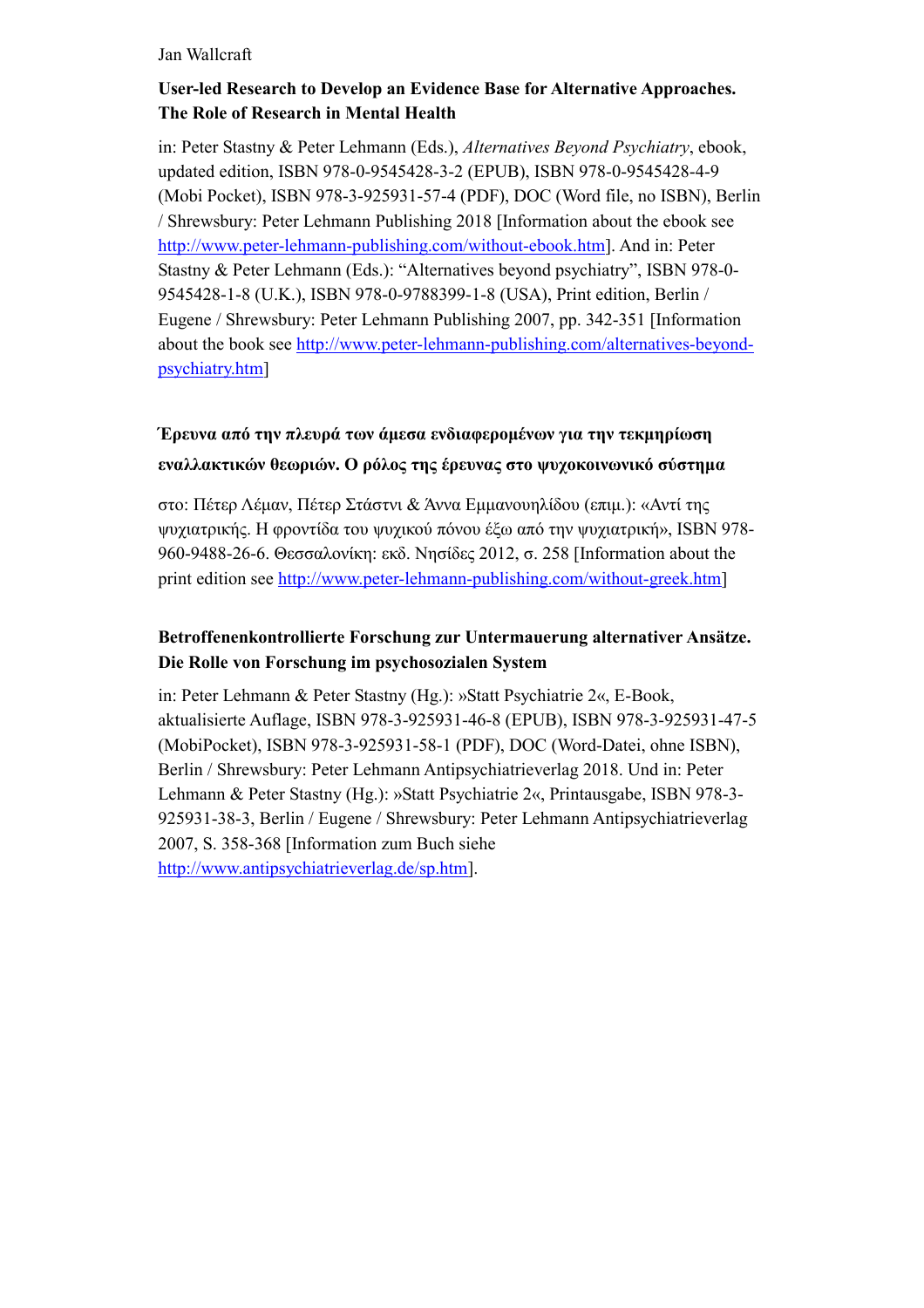